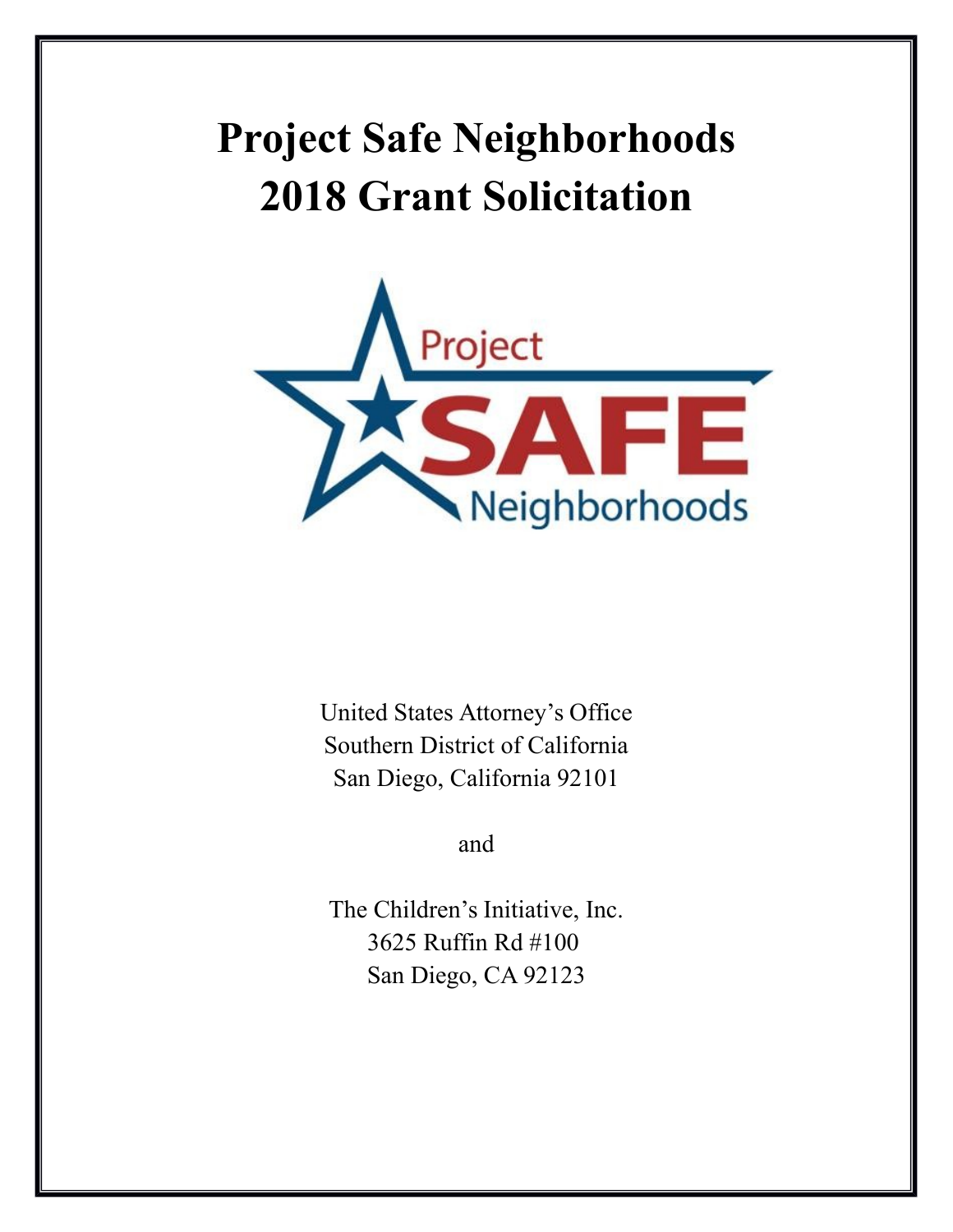# **PROJECT SAFE NEIGHBORHOODS**

# 2018 Application Guidelines and Procedures

#### **Introduction**

Project Safe Neighborhoods (PSN) is designed to create and foster safer neighborhoods through a sustained reduction in violent crime, including, but not limited to, addressing criminal gangs and the felonious possession and use of firearms. The program's effectiveness depends upon the ongoing coordination, cooperation, and partnerships of local, state, tribal, and federal law enforcement agencies – and the communities they serve – engaged in a unified approach led by the U.S. Attorney (USA) in all 94 districts.

The Office of the United States Attorney (USAO), Southern District of California (SDCA) has been designated to receive funds for the Project Safe Neighborhoods (PSN) grant program. As the fiscal agent, the Children's Initiative will conduct a competitive application process for the Fiscal Year (FY) 2018 Project Safe Neighborhood (PSN) subawards and procurement contracts. This document provides potential applicants with program criteria and eligibility information so that formal application proposals may be prepared.

Please contact Jessica Brown at the Children's Initiative at (858) 256-6569 or [jbrown@theci.org](mailto:jbrown@theci.org) to request technical assistance. Additional information can also be obtained regarding the Project Safe Neighborhoods program by visiting the official program website at [https://www.justice.gov/psn.](https://www.justice.gov/psn)

#### **Distribution of Funds**

Approximately \$260,000 is available to support violence reduction projects in San Diego County and Imperial County. The number of awardees will be determined based on the level of funding requests and decision of the selection committee. Successful 2018 PSN Grant Applicants will be provided in two categories:

- 1) targeted law enforcement at 50% of award or \$130,000
- 2) targeted prevention and/or reentry activities at 50% of award or \$130,000

#### **Deadline**

The PSN grant program for the Southern District of California will accept applications until 5:00 pm on Monday, March 16, 2020. Applications must be submitted to both, AUSA Andrew Haden at [Andrew.Haden@usdoj.gov](mailto:Andrew.Haden@usdoj.gov) and Jessica Brown, Grant Compliance Specialist/Grant Writer at [Jbrown@theci.org.](mailto:Jbrown@theci.org)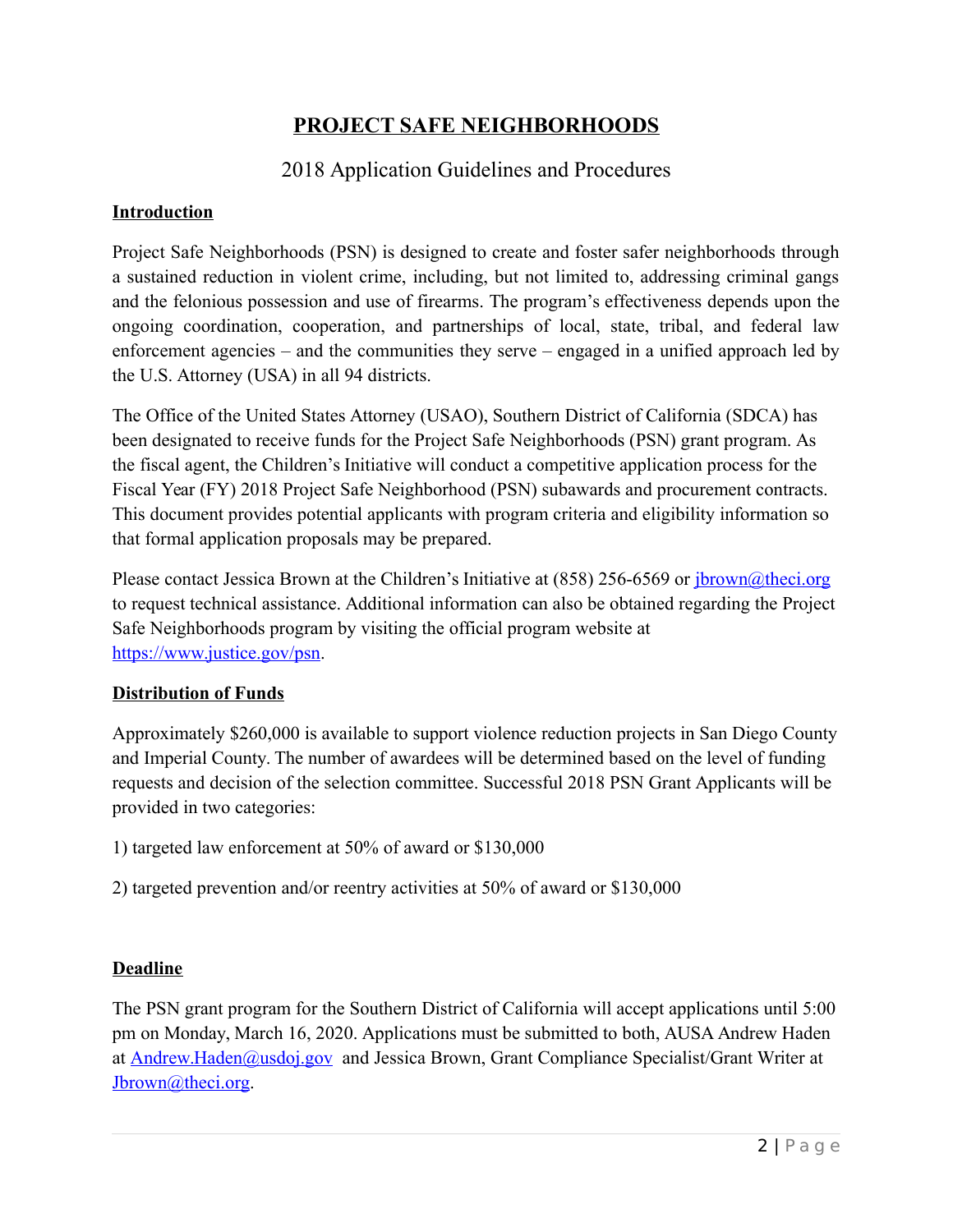### **Length of Funding:**

Applicants can apply for approximately up to three years of funding although it is anticipated that some will not require the full three years to fully expend their grant awards.

#### **Goals and outcome measures of Southern District of California's PSN Program**

- **Goal 1**: Mitigate gun and gang violence within the areas of San Diego that have the highest concentration of gang-related activity, as well as in the District overall.
- **Goal 2**: Enhance collaboration and information sharing between the U.S. Attorney's Office (USAO), federal and local law enforcement agencies, and local prosecutors.
- **Goal 3**: Increase the federal prosecution rate of the most violent offenders and gang members.
- **Goal 4**: Promote and support meaningful anti-gang and anti-violence measures.
- **Goal 5**: Promote and support effective prevention and reentry strategies to break the cycle of crime and to keep youth from becoming involved in gang and crime.
- **Goal 6**: Ultimately, provide and be able to show through the assistance of a research partner - a positive qualitative impact on the District at large.

#### **Funding priorities**

Project Safe Neighborhoods' overall goal is to promote safe communities across the state through the reduction of gun violence and gang activity, with special focus on areas with increased rates of violent crime/gang activity. **Toward that goal, the Southern District of California's program seeks to fund projects that will enhance progress toward the priorities listed below:**

1. **Prevention/Reentry**: Prevention programs that break the cycle of crime and keep youth and adults from becoming involved in gangs and crime. This may include reentry, prevention, mentoring, instructional, or other programs that provide services that prevent or rehabilitate gang members.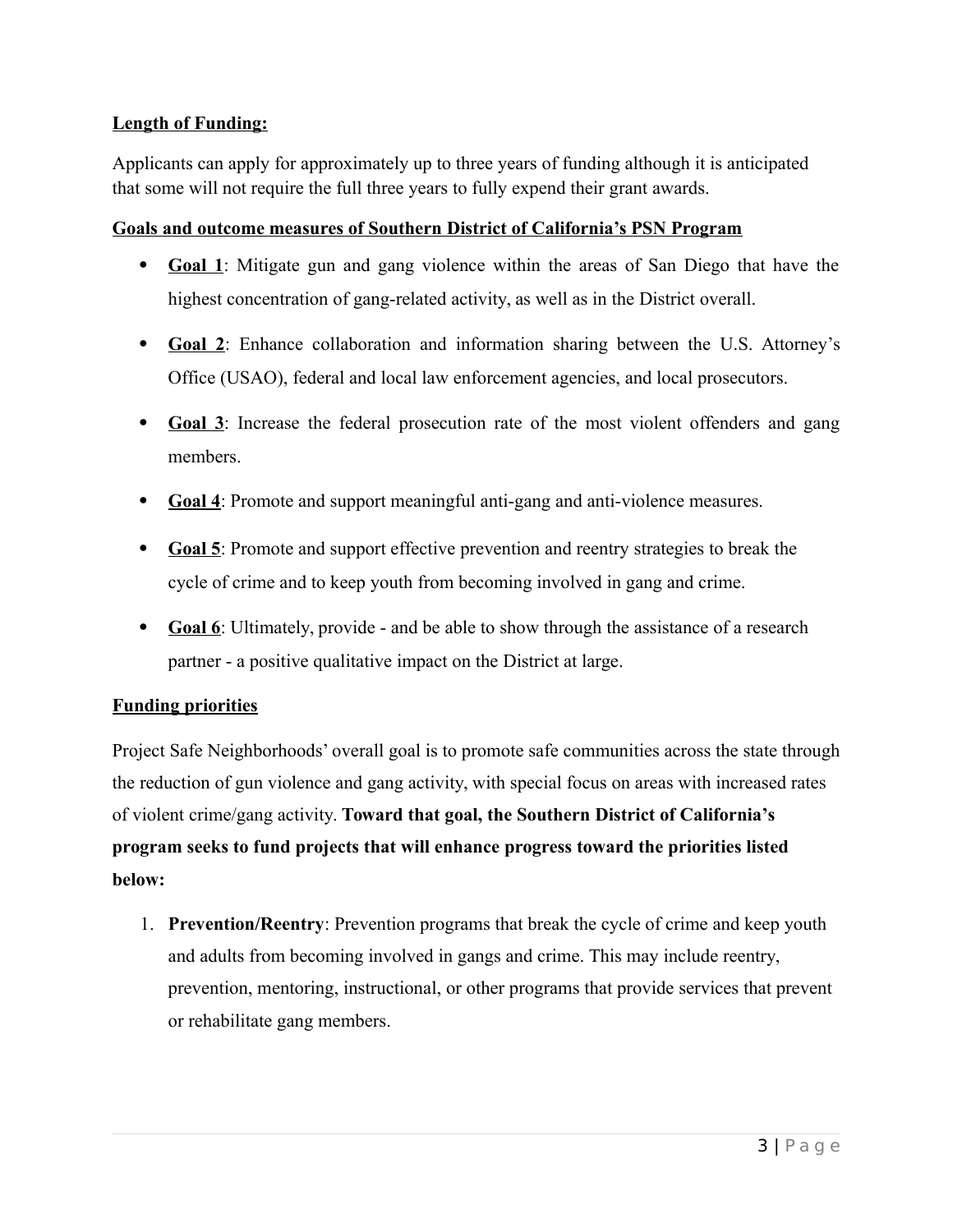2. **Law Enforcement**: Programs (or task forces) that will curb gun and gang violence and the availability of weapons in high-risk populations and high crime areas. This can include targeting gangs and violent street groups, geographic hot spot areas, felons in possession, and/or chronic violent offenders.

### **Eligible Applicants**

Eligible applicants must operate in the target districts and/or contribute to PSN violence reduction efforts. Target districts include San Diego County and Imperial County.

Eligible applicants for the purposes of the Project Safe Neighborhoods (PSN) anti-gun/gang violence initiative program strategy implementation are:

- Law enforcement agencies, state agencies, local units of government, and public institutions of higher education, if able to certify compliance with 8 U.S.C. § 1373 and contingent on responses to a supplemental questionnaire regarding their entity's communication practices with the U.S. Department of Homeland Security (DHS) and U.S. Immigration and Custom Enforcement (ICE). A "local unit of government" is defined as any city, town, township, or other general purpose political subdivision of a state.
- Non-governmental services, programs, or service providers in a position to contribute to PSN violence reduction efforts.
- Non-profit organizations, program and service providers that promote and support effective prevention and reentry strategies.
- Non-profit organizations, programs and service providers with an emphasis on youth mentoring services.
- Private institutions of higher education
- Tribal government/organizations

#### **Timeline**

| February 14, 2020         | Release of 2018 Sub-Grantee Application   |
|---------------------------|-------------------------------------------|
|                           | Packet and Notice of Funding Availability |
| March 16, 2020 $@5:00$ pm | Sub-grant applications Due                |
| March 17-March 24, 2020   | PSN SDCA Task Force Review and Rating of  |
|                           | Applications and Executive Committee      |
|                           | <b>Evaluation and Selection</b>           |
| March 31, 2020            | Award letters & Sub-grant Agreements      |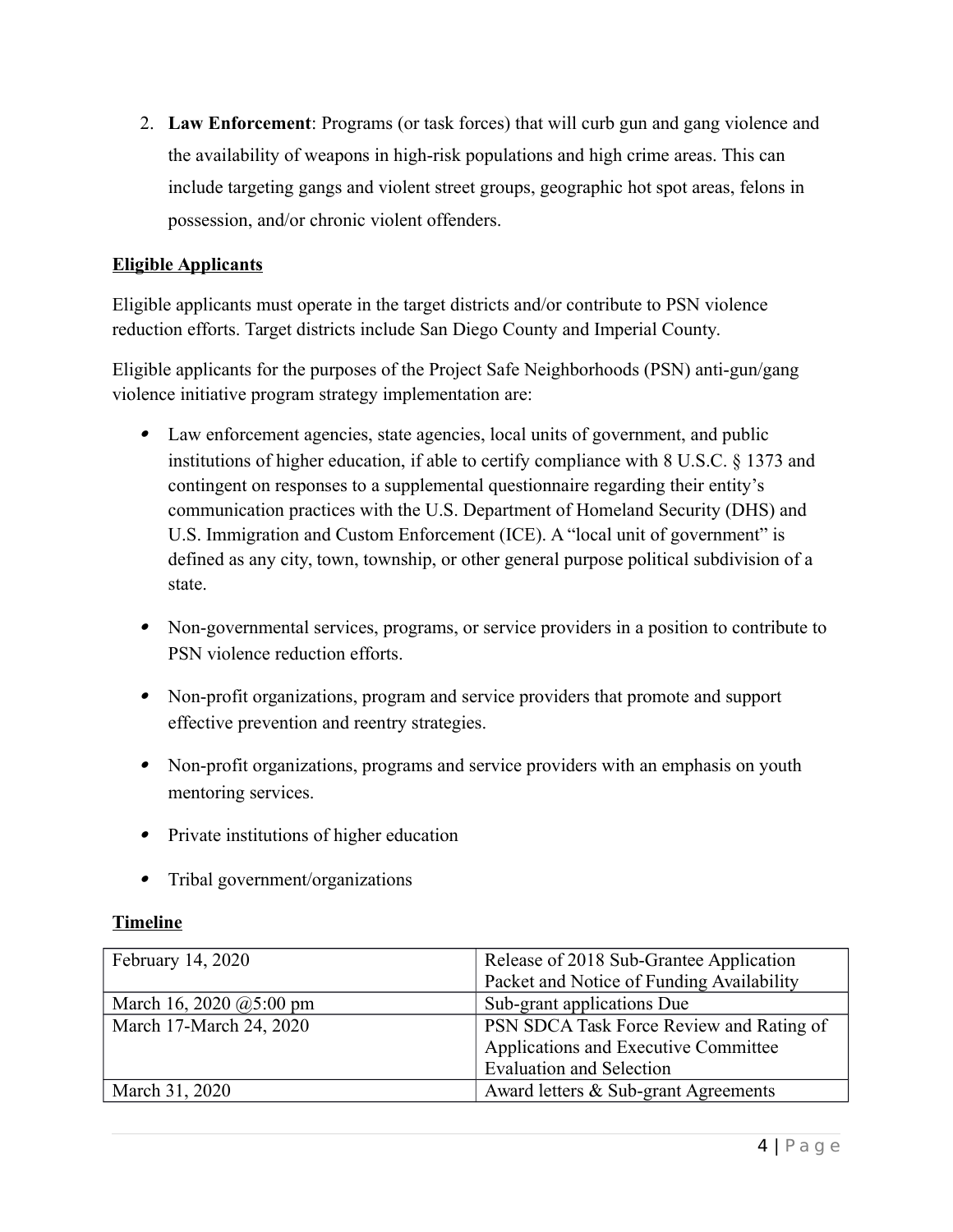|                     | $\sim$<br>$\sim$ $\sim$ $\sim$ $\sim$<br>Teleased |
|---------------------|---------------------------------------------------|
| 2020<br>April<br>÷. | Sub-grant<br>begins<br>cycle<br>award             |

#### **Application process**

Applicants for funding under the 2018 PSN Program must submit the following by 5:00 pm on Monday, March 16, 2020:

- Program Narrative
	- The Program Narrative includes a Statement of the Problem, Project Design and Implementation, Capabilities and Competencies, and a Plan for Collecting Data Required for this Solicitation's Performance Measures.
- **[Budget Detail Worksheet and Narrative](https://ojp.gov/funding/Apply/Forms/BudgetDetailWorksheet/BDW.XLSM)**
- (If applicable) [Certification of Compliance with 8 U.S.C. § 1373](https://www.ojp.gov/funding/Explore/pdf/18PSN_1373_Subcert_govt.pdf) and Communication with the Department of Homeland Security (DHS) and/or Immigration and Customs Enforcement (ICE) Questionnaire/Policies & Procedures

All subgrantees will agree to abide by all applicable guidelines, including the [DOJ Grants](https://www.ojp.gov/financialguide/doj/pdfs/DOJ_FinancialGuide.pdf)  [Financial Guide,](https://www.ojp.gov/financialguide/doj/pdfs/DOJ_FinancialGuide.pdf) grant Terms and Conditions, and any Special Conditions.

#### **Application Review Process and Review Criteria**

All applications will be reviewed by the Children's Initiative for technical sufficiency and will then be reviewed by the members of the PSN Selection Committee. Chosen by the USAO, the committee is comprised of individuals from across the state that represent retired law enforcement and prosecutorial agencies. Individuals who evaluate the applications cannot play a role in the production of all or part of any application, nor can they be employed by the federal government or by an applicant, in order to ensure that there is no conflict of interest. Once the review is completed, the PSN Selection Committee will finalize the recommendations before submitting them to the Bureau of Justice (BJA) for final approval.

The Children's Initiative and the PSN Selection Committee will evaluate applications based on the following criteria:

- 1. Statement of the Problem and Understanding of the PSN Program Strategy (10%)
- 2. Program Design and Implementation (35%)
- 3. Capabilities/Competencies (30%)
- 4. Plan for Collecting Required Data (15%)
- 5. Budget and Detailed Budget Narrative (10%)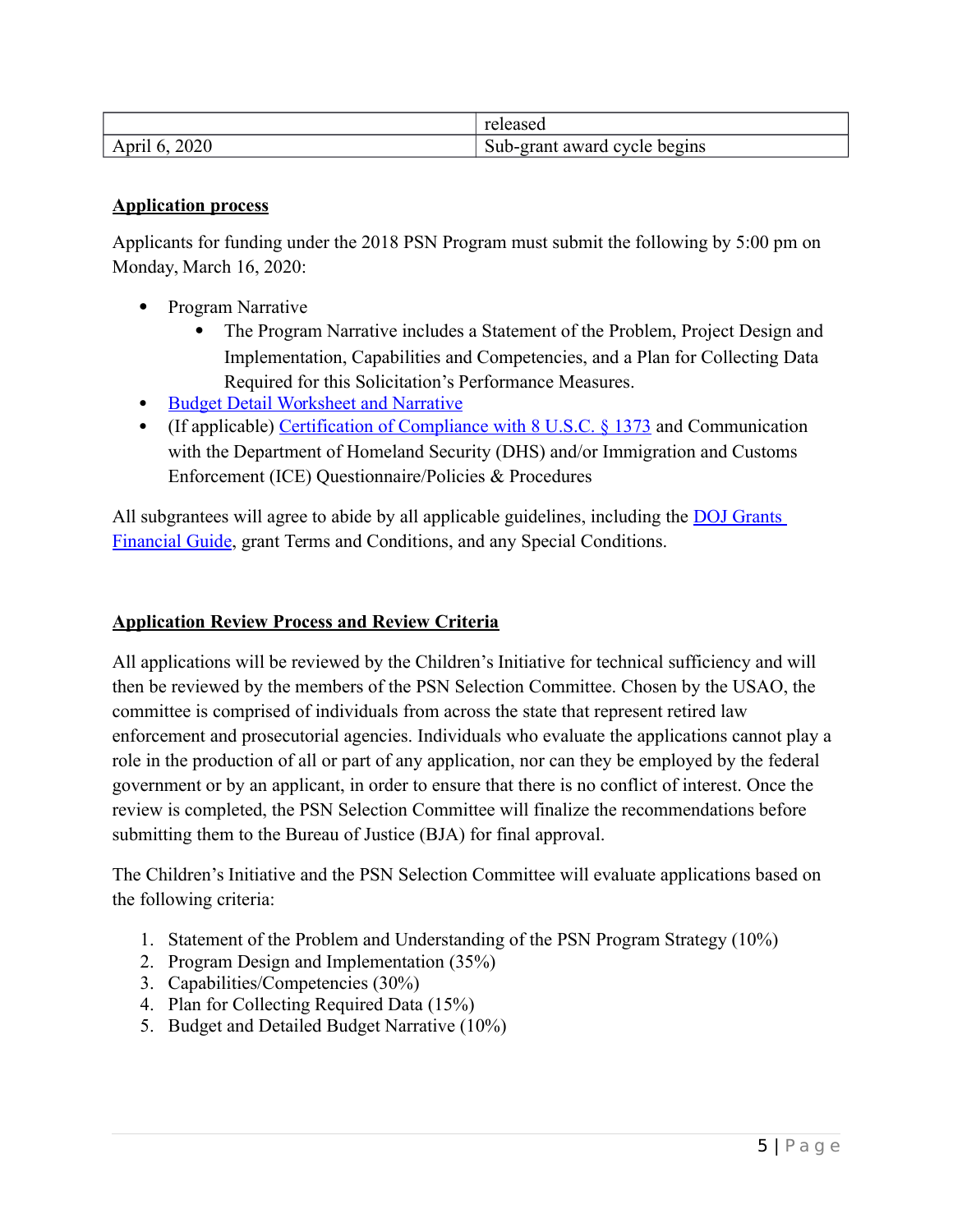Each application shall be reviewed for completeness and responsiveness to the requirements set forth herein. Any application that does not meet these requirements will not be considered for funding. Applications have a maximum limit of eight pages, not including the budget worksheet.

# Cover sheet

- **Applicant agency:** Provide the official name, physical and mailing address of the entity applying for funds.
- **Applicant agency contact:** Provide the name, title, telephone number, and email address of the individual who oversees the entity in which the applicant program is located.
- **Project director:** Provide the name, title, telephone number, and email address of the individual who will be in direct charge of the project.
- Project title: Provide the title or name of the project.
- **Request Amount**
- **Proposed Start date**

# **Notification process**

Applicants will be notified in writing by the Children's Initiative whether their application has been approved for funding or has been denied funding. This notification should be made within thirty (30) days of the application date. Unsuccessful applicants are afforded the right to appeal the selection process. All appeals must be submitted to the Children's Initiative within 30 days of receipt of the funding decision.

Once the allocation of funding has been made to all selected sub-grantees, each recipient will receive an award letter indicating their final award amount. All applicants will be notified in writing of their rating and funding decision no later than thirty (30) days after the date of application.

# Program Narrative

# **Statement of the Problem (SAP)**

- Identify the existing need and problem.
- Include relevant data, such as jurisdiction arrest and crime rates.
- Identify the Project Safe Neighborhoods (PSN) program strategy that will be utilized (youth prevention or law enforcement).
- Identify the Targeted Enforcement Area (TEA).
- Demonstrate an understanding of the PSN program strategy goals and timeline.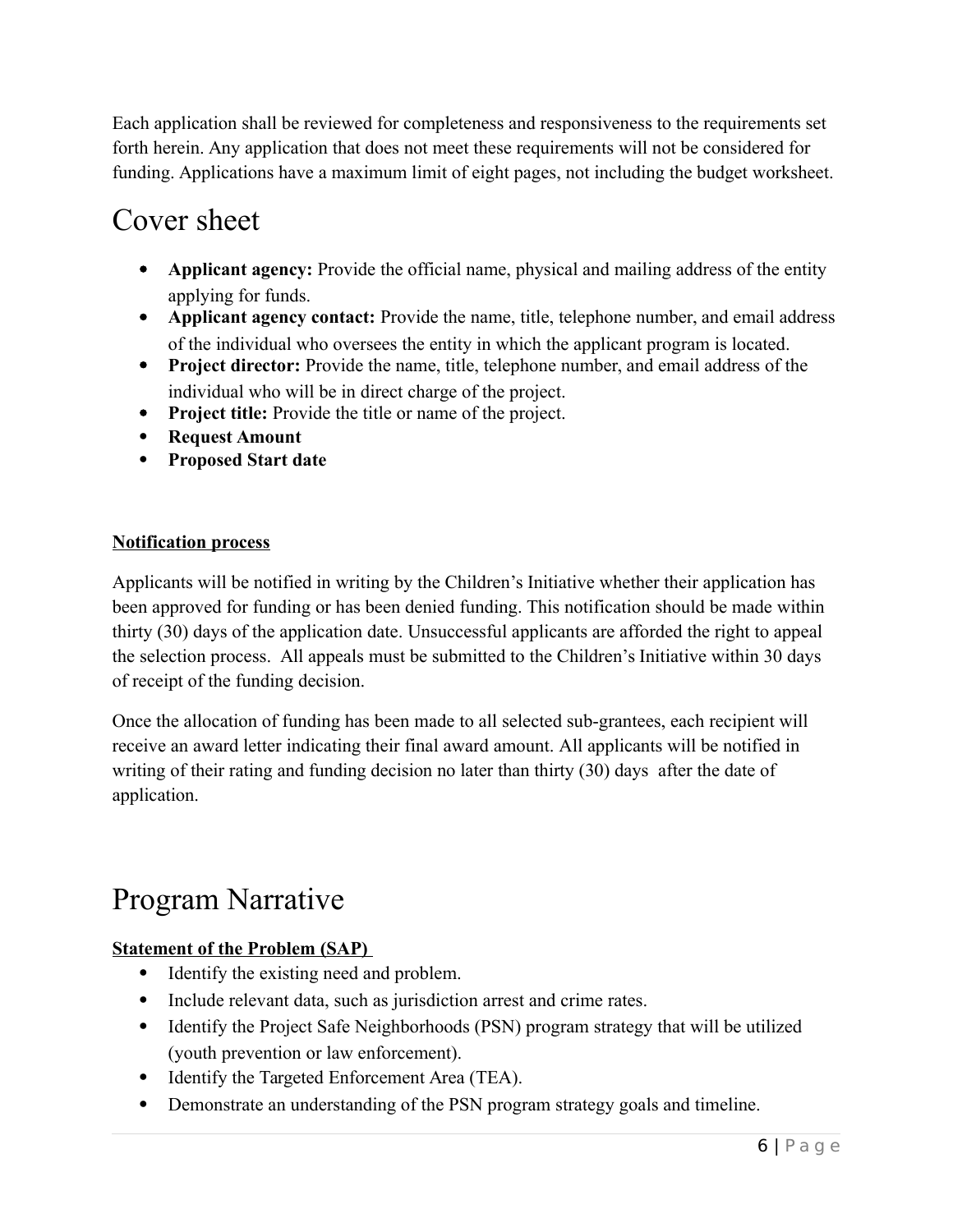### **Program Design and Implementation**

- Describe sufficiently and clearly how the proposal will be implemented.
- Describe how the proposal will advance the goals and outcome measures of Southern California's PSN program.
- List any collaborators or partners specific to the proposal. Describe the role of each collaborator or partner. Written agreements should be included where possible, such as a memorandum of understanding (MOU), contract, or a Letter of Agreement (LOA).

# **Capabilities/Competencies**

- Applicant must fully describe the applicant's capabilities to (1) implement the program within the identified area; and (2) implement the program within the established project timeline.
- Demonstrate expertise in collaborating with local, state, and federal law enforcement, and/or criminal justice partnerships (including the United States Attorney's Office).
- Demonstrate experience in addressing gun and gang violence, gang violence associated with conflict over turf, narcotics distribution, aggression, and/or shootings.
- Demonstrate experience in working with law enforcement, criminal justice agencies, and/or community-based partners on targeted enforcement, prevention activities, and/or community engagement.
- Applicants are encouraged to submit statistics or outcome data on violent crime, gun, and gang crime.

# **Plan for Collecting Required Data**

- Describe the process for measuring project performance.
- Indicate who will be responsible for submitting Quarterly Progress Reports and Performance Measurement Tool Reports.

# Budget

# **Budget Detail Worksheet and Narrative**

- Provide a budget and budget narrative that are complete, cost effective, and allowable (i.e. reasonable, allocable, and necessary for program activities).
- Budget narratives should demonstrate how the applicant will maximize cost effectiveness of grant expenditures.
- An indirect cost rate of 10% of the total amount requested for personnel costs only (salary plus fringe) is allowable only for non-governmental organizations.

All applicants should use the **Excel version of OJP's Budget Detail Worksheet**.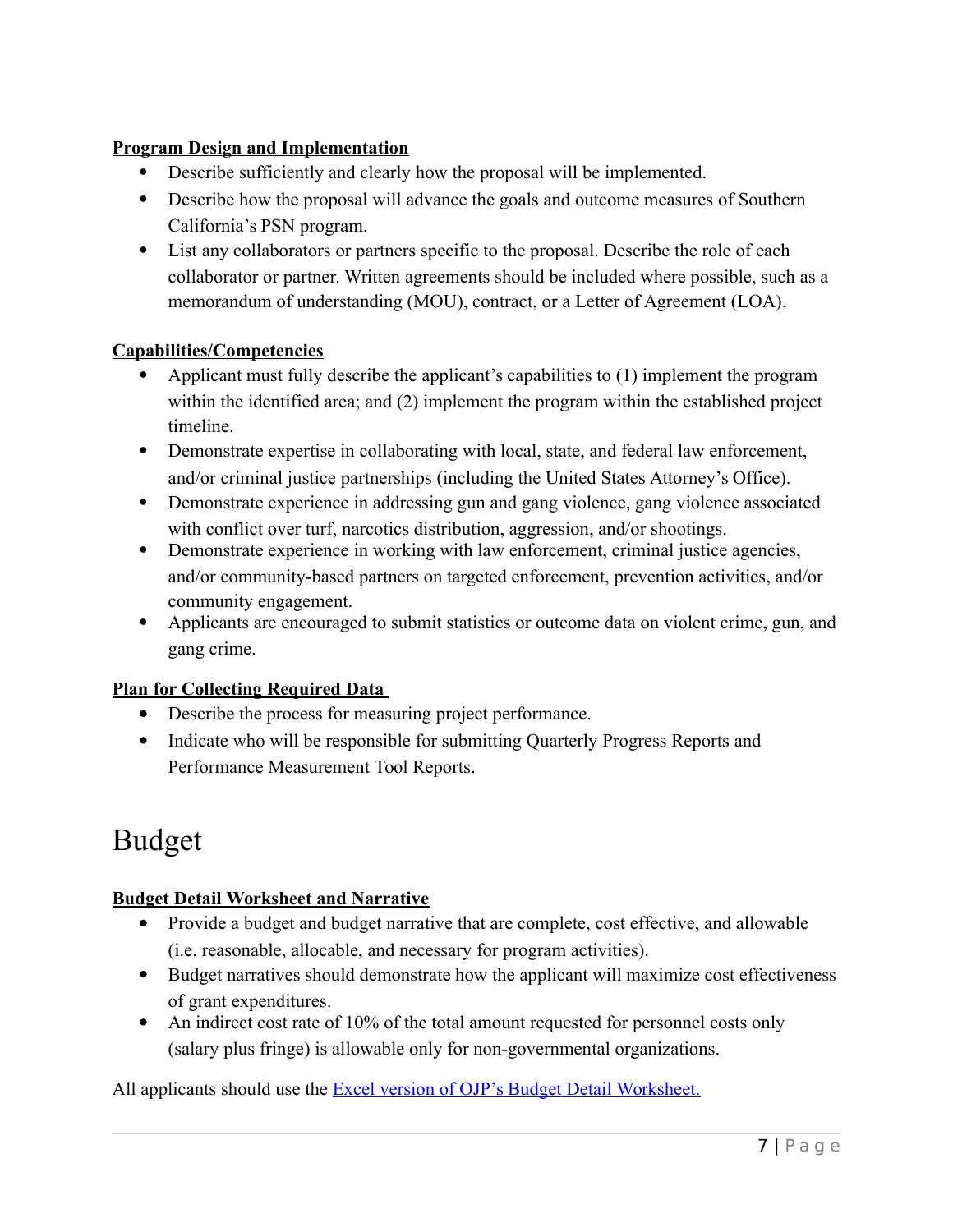#### **Allowable costs**

- Personnel costs, salaries, fringe benefits, overtime
- Training
- Equipment
- Supplies
- Travel
- Contractual services, when applicable
- Other costs: telecommunication, equipment maintenance, fuel and vehicle maintenance, janitorial or security services, and registration fees

#### **Unallowable costs**

- Expenses for non-PSN activities
- Bonuses or commissions
- First class travel
- Conference food and beverage
- Lobbying or fundraising
- Tips/gratuities
- Bar charges/alcoholic beverages

For more information on costs, [please refer to the DOJ Grants Financial Guide.](https://www.ojp.gov/financialguide/doj/pdfs/DOJ_FinancialGuide.pdf)

# Required Reporting/Data Submission

#### **Program Income**

Subgrantees are required to account for program income generated by the activities of this agreement and shall report receipts and expenditures of this income on a Program Income/Federal Forfeiture form as stated within the Certified Assurances. All program income shall be expended during the life of the grant contract to further program objectives or may be refunded to the Federal government.

#### **Programmatic Reporting**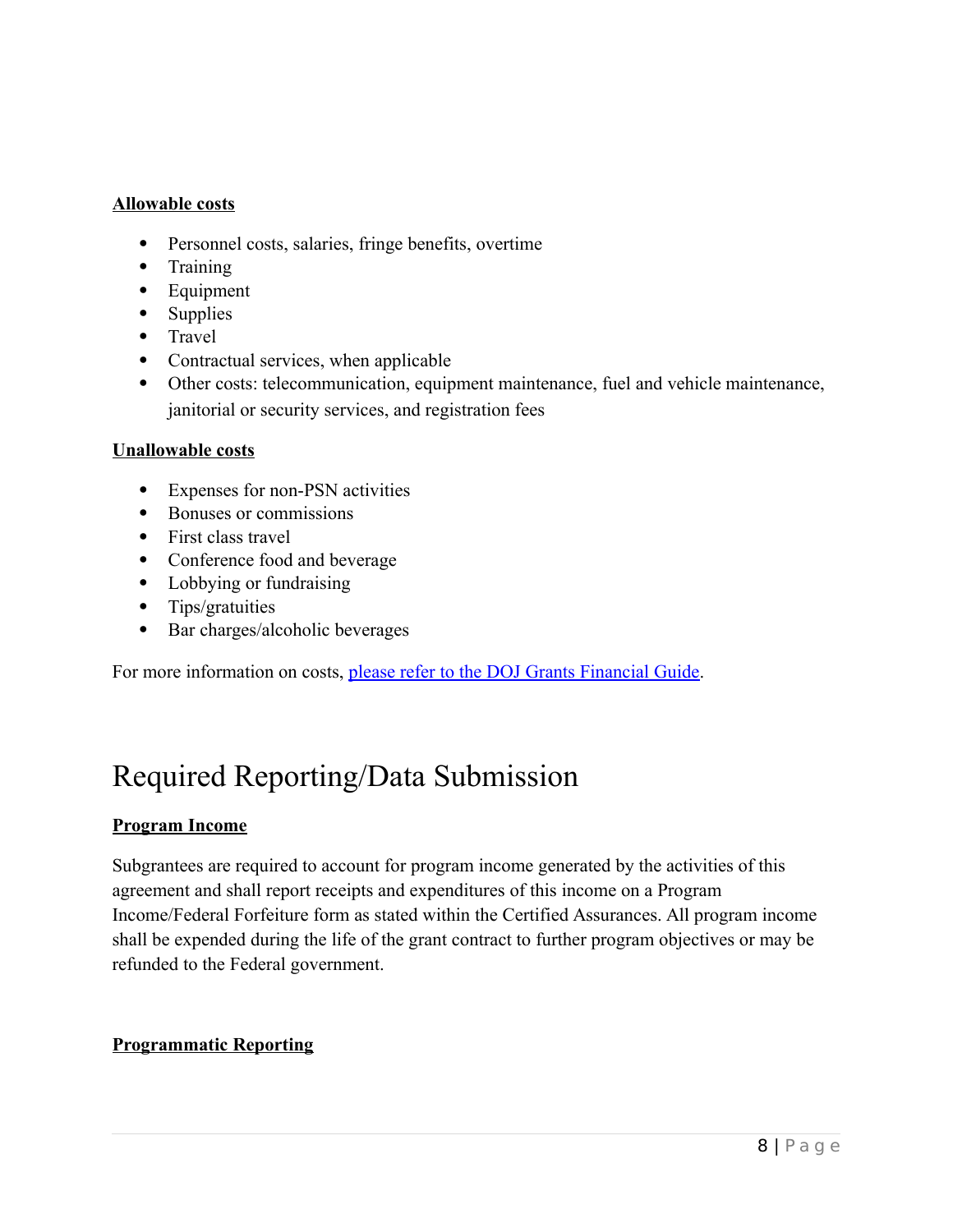Subgrantees will be required to submit two (2) separate Progress Reports on the programmatic accomplishments made toward the goals of the sub-grant agreement and quarterly (4) Financial Status Reports on their financial activity.

| Reporting period        | Delinquent after |
|-------------------------|------------------|
| January 1 – March 31    | April 30         |
| April $1 -$ June 30     | July 30          |
| July $1 -$ September 30 | October 30       |
| October 1 – December 31 | January 30       |

#### Progress reports

Subgrantees are required to submit progress reports by [completing an online questionnaire](https://bjapmt.ojp.gov/help/PSNMeasures.pdf) through [Performance Management Tool System \(PMT\).](https://ojpsso.ojp.gov/index.cfm) Quarterly reports are submitted in PMT and semi-annual reports are submitted in [Grant Management System \(GMS\).](https://grants.ojp.usdoj.gov/gmsexternal/login.do)

### Financial Status Report (FSR)

Subgrantees are required to report their financial activity by completing Financial Status Reports (FSR) in Grant Management System (GMS) and submitting them on a quarterly basis through Grant Management System (GMS).

**Important note**: Progress Report and Financial Status Report due dates are fixed and cannot be adjusted. Late reports submitted (after the grace period) into GMS will automatically result in a Withhold of Funds placed on the award which will be removed once the Progress Report or Financial Status Report are submitted.

# Special Conditions

### **System for Award Management (SAM) and Universal Identifier Requirements**

All subgrantees must submit their EIN and DUNS number to receive funds. If your agency does not have a DUNS number and/or is not currently registered in SAM, begin these processes now due to the time required to complete these.

To obtain a DUNS number online, go to the DUNS registration website at <https://fedgov.dnb.com/webform/Index.jsp>or call the DUN & Bradstreet hotline at 1-866-705-5711. You will receive a DUNS number within one day. There is no cost associated with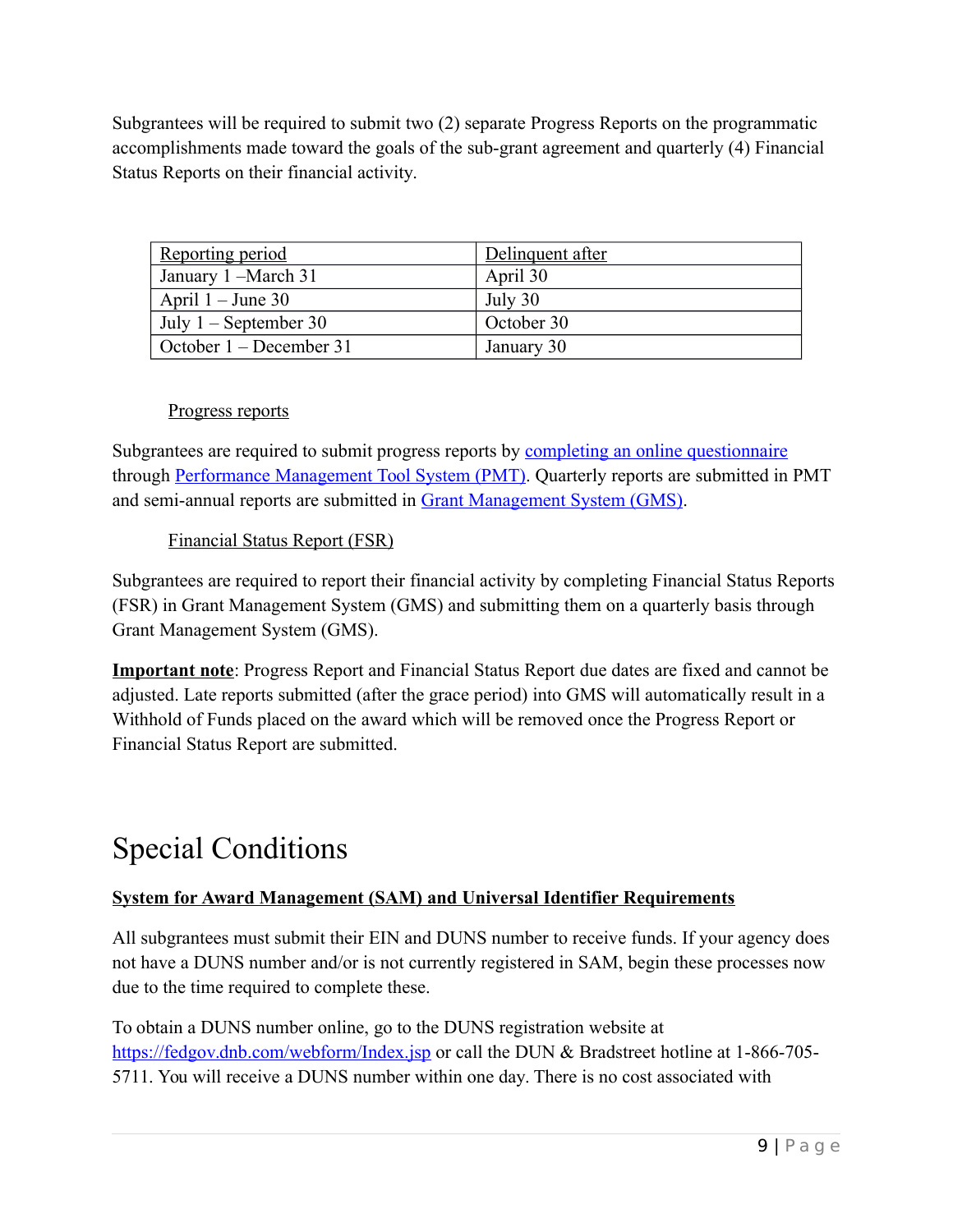obtaining a DUNS number. Your DUNS number is required as part of the SAM registration process.

To register with SAM, go to [www.sam.gov.](http://www.sam.gov/) Click on "Create an Account". Choose "Individual account". Provide the requested information and submit. Receive the email from "notifications" and click through the sam.gov link to validate your account. Log in at [https://sam.gov](https://sam.gov/) with the username and password that were created.

### **Supplanting**

Federal funds can be used to supplement or enhance existing funds for program activities and cannot replace or supplant those funds that have been appropriated for the same purpose. PSN funds shall be used to fund new programs or expand/enhance existing programs. Applications will be reviewed for supplanting during the application process as well as during post-award monitoring.

# **High Risk**

Applicants are required to disclose if they are currently designated high-risk by another federal grant making agency.

### **Job Duties Questionnaire for Coordinators or Administrative Assistants**

Applicants requesting funds to pay personnel that are not performing field duties (e.g. coordinator, administrative assistant) are required to complete a Job Duties Questionnaire with their application to document the nature of the duties being performed. These individuals will also be required to submit time and effort reports delineating the hours spent working on PSN grant activity.

# Certifications

All applicants applying for the 2018 PSN Program will be required to complete and submit the following certifications at the same time of their application. Applicants who fail to do so will not be considered for funding.

- [Certification of Compliance with 8 U.S.C. § 1373](https://ojp.gov/funding/Explore/SampleCertifications-8USC1373.htm)
- Communication with the Department of Homeland Security (DHS) and/or Immigration and Customs Enforcement (ICE) Questionnaire/Policies and Procedures (please enclose your questionnaire along with a copy of your agency policies and procedures with your application).
- Applicant Disclosure of High-Risk Status
- • [Applicant Disclosure of Lobbying Activities](https://eca.state.gov/files/bureau/sflll.pdf)